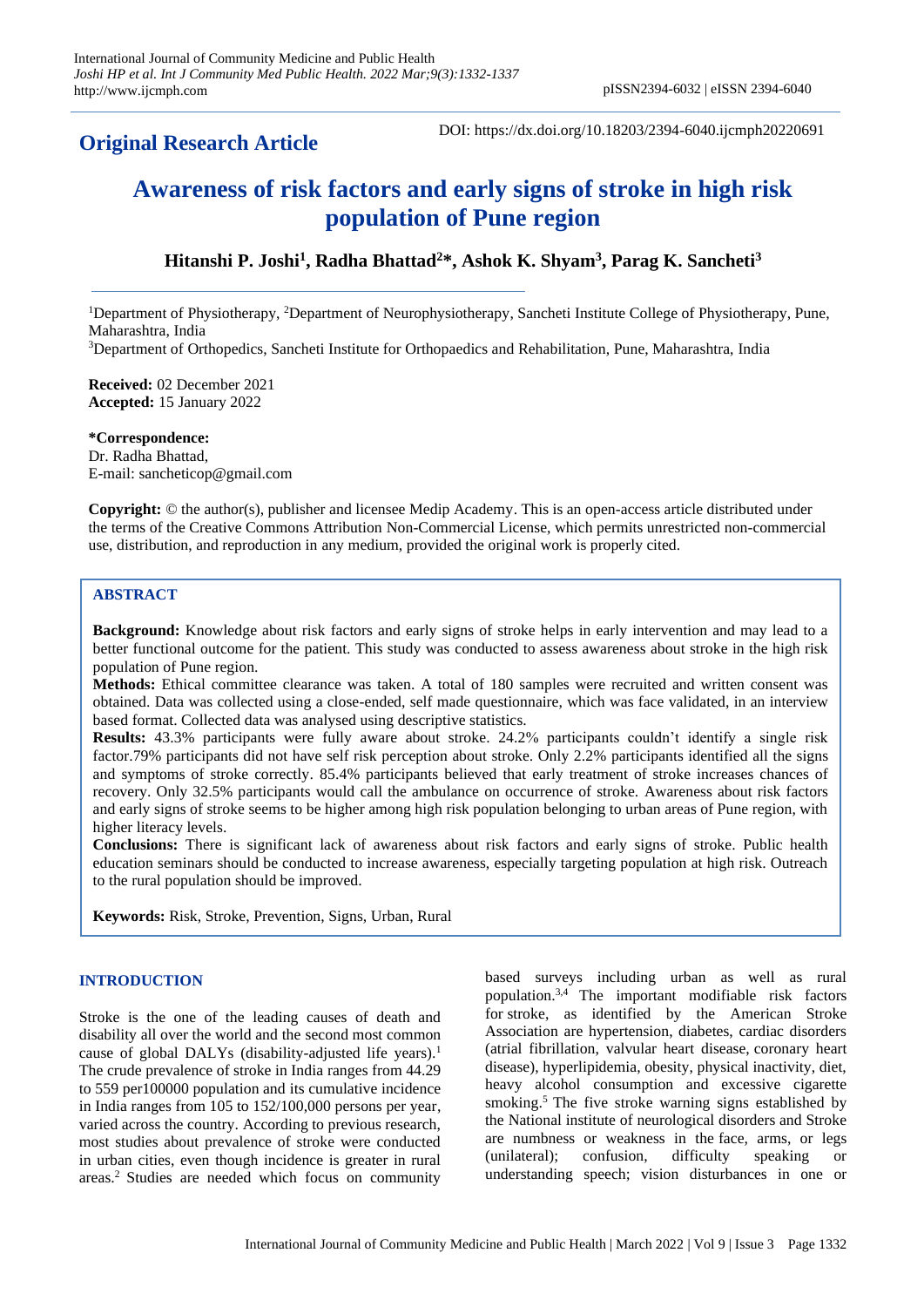both eyes, dizziness, trouble walking, loss of balance or coordination, severe headache with no known cause.<sup>4</sup> Early treatment and intervention in any kind of disease is always beneficial. Awareness about stroke risk factors helps in early identification of self stroke risk and implementation of preventive strategies.<sup>6</sup> Therefore, stroke patients who received r-TPA within 90 minutes of symptom onset had better functional outcomes compared to those who were treated at 181 to 270 minutes from onset.<sup>7</sup> Early symptom recognition is the key to early treatment and improved clinical outcome, which could have an impact on stroke survival and patient's quality of life.<sup>8</sup> One of the most important barriers of immediate thrombolysis therapy of stroke in the developing countries is non-recognition of stroke warning signs by patients at risk, families, the general public, and even health workers in some places. Lack of perception about seriousness of stroke symptoms, residence in rural areas, living far from the hospital, lack of knowledge about stroke, contacting primary care physician before emergency medical services, misinterpretation of warning signs by primary care physician, are the main causes of delay in arrival of the patient to a hospital and delay of treatment.<sup>9</sup>There is poor recognition of stroke symptoms in developing countries.<sup>10</sup> The sources of information available about stroke are also unsatisfactory. In a study conducted in Oman among high risk population for stroke awareness, the results suggested that the participants received stroke information from real life experiences instead of medical professionals.<sup>11</sup> Public knowledge of stroke warning signs and risk factors is imperative to reduce the time between stroke onset and hospital arrival, administering thrombolytic therapy and improve control of stroke risk factors.<sup>12</sup>Increased emergency admissions rather than through general practitioners, increased public access to stroke related information and awareness of stroke and its warning signs and increased thrombolytic treatment has been found associated with FAST awareness campaign for stroke in England.<sup>4,13</sup>

Studies conducted in countries like USA, Nigeria, Oman , Croatia reported deficiencies in awareness about stroke, it's risk factors and warning signs.6,11,12,14-16 Studies conducted in Gujarat, Karnataka and West Bengal in India have concluded that there is poor awareness about stroke ,its related symptoms & its risk factors in population.3,17 However, another study conducted in Northwest India revealed better awareness about stroke.<sup>5</sup> To increase public knowledge of stroke and to reduce the time taken by patients to call emergency services when stroke symptoms occur, community-based educational strategies about signs, symptoms and early treatment should be implemented. <sup>18</sup> The population at high risk for stroke should be targeted because they are more prone to occurrence of the disease. However, it is imperative to find out the awareness about stroke before tailoring educational strategies targeting the desired population. Thus, this research is conducted to find out the awareness of risk factors and early signs among people at high risk for stroke in Pune region.

#### **METHODS**

#### *Study design, set up, sampling technique and sample size*

Current study was a cross-sectional survey conducted at hospitals, outpatient clinics, old age homes and deaddiction centers of Pune region. A cluster random sampling technique was used inpresent study and sample size was taken as 200.

#### *Inclusion criteria*

People diagnosed with one or more established risk factors of stroke (hypertension, diabetes, obesity, known cardiovascular disease, hyperlipidemia, chronic smokers, and chronic alcoholism) were included in the study.

#### *Exclusion criteria*

People having a history of a previous stroke or Transient Ischemic Attack and health care professionals were excluded from this study.

#### *Procedure*

The Institutional Ethics committee approved this study. Informed written consent was obtained from the participants who were willing to participate. A cross sectional survey based study was carried out using a selfmade, structured, close ended questionnaire which was face validated by 3 experts in the field. A draft questionnaire was developed initially which was pretested on a sample of 10 participants with established risk factors of stroke and necessary changes were made. The final questionnaire was divided into 2 sections. The first section collected demographic data of the participants including age, gender, education, residence, occupation and diagnosis. The second section included 10 closeended questions about awareness of the term stroke, risk factors, self risk perception, early signs, response to stroke symptoms, prevention and recurrence and source of information. Data was collected in an interview based format. Any doubts or queries had been addressed and resolved and explanation was provided for the same. No attempts were made to prompt the participants by suggesting answers directly. Once the interview was completed and the questionnaire was submitted, the participants were educated about the warning signs & risk factors of stroke along with primary stroke prevention and the importance of calling the ambulance immediately was also explained to them. The responses were recorded and data analysis was carried out.

#### *Data analysis*

Descriptive statistics was used to summarize data on demographic variables and awareness about stroke. A spreadsheet was created using the data recorded and the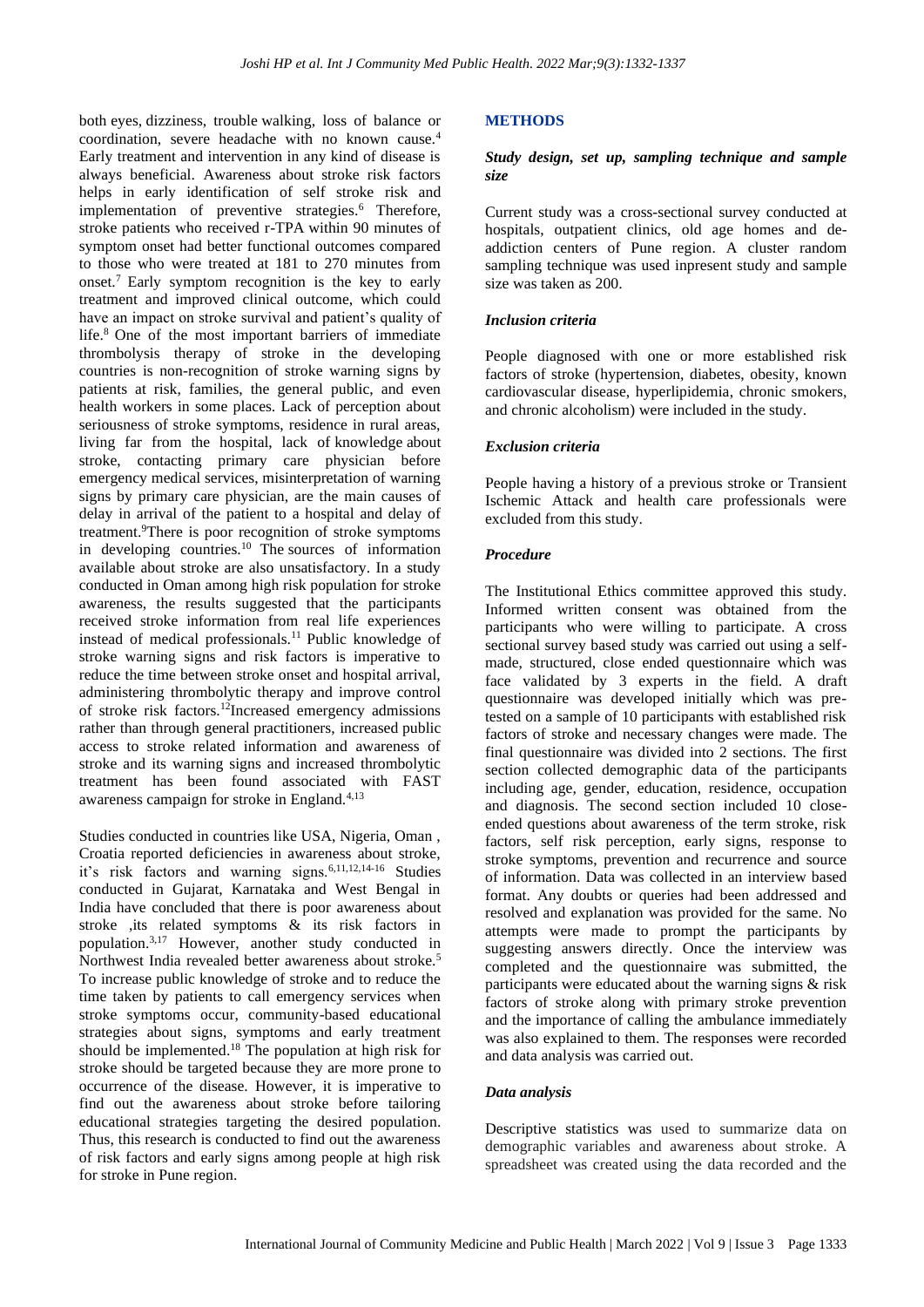results were converted into percentile. The results were depicted using tables and charts.

#### **RESULTS**

A total of 180 participants were included in this study with 90 (50%) male participants and 90 (50%) female participants. 104 (57.8%) participants belonged to urban areas of Pune and 76 (42.2%) participants belonged to rural areas of Pune. The mean age of the participants was 52.92 years with a SD of 12.32 (range 21 to 90) (Table 1). Out of 180 participants, 78 (43.3%) were fully aware about the term stroke, 79 (43.9%) were somewhat aware and 23 (12.8%) were not at all aware about the term stroke. Hence, only 157 participants had heard about the term 'stroke'.

# *Risk factors for stroke (n=157)*

The most common risk factors for stroke identified by participants were hypertension (52.2%) and diabetes (36.3 %). The least commonly identified risk factors were hyperlipidemia (23.5%), chronic alcoholism (22.9%) and heart disease (22.2%) (Table 2). 38 (24.2%) participants couldn't identify a single risk factor. 119 (75.8%) of the participants mentioned at least one risk factor, while less than half of the participants, 50 (31.9%) could identify at least 3 risk factors. Only 3 (1.8%) participants could identify all the risk factors correctly. When the participants were asked about their perceived risk for stroke, 95 (60.5%) of participants believed that they are not at risk for stroke, 29 (18.5 %) of participants did not know if they are at risk for stroke and only 33 (21 %) participants believed that they are at increased risk for stroke (Figure 1).

#### *Early signs and symptoms of stroke (n=157)*

The most commonly identified early sign of stroke by the participants was weakness or paralysis of one side of the body (72.6 %). The correct early signs of stroke that were least recognized by the participants (24.8%) were blurred vision/sudden difficulty in seeing and sudden severe headache (Table 2). 19 (12.1 %) participants couldn't identify a single symptom of stroke. Only 4 (2.5%) participants identified all the signs and symptoms of stroke correctly. 134 (85.3%) participants who were partly aware, mentioned incorrect symptoms of stroke. When the respondents were asked whether they would be able to understand the early signs and symptoms on occurrence of an acute attack of stroke, majority of the participants would not be able to correctly identify it  $(56\%)$ .

#### *Stroke prevention (n=157)*

A majority of the participants, 85 (54.1%) believed that stroke is preventable .Only 23 (14.6 %) participants believed that stroke is not preventable whereas 49 (31.2%) participants didn't know.

#### *Response to stroke symptoms (n=157)*

Only 51 (32.5 %) participants would call the ambulance immediately. Majority of the participants, 85 (54.1%) would consult their physician/primary care doctor in case they suffer from stroke symptoms. Only a small number of participants would consider other options like asking family members/relatives, 9 (5.7%), take rest, 5 (3.2%), home remedies, 4 (2.5%) and wait and see if symptoms resolve on their own 3 (1.9%).

#### *Stroke recurrence (n=157)*

Less than half of the participants, 64 (40.8%) believed that stroke is recurrent (can occur more than once). 54 (34.3%) participants believed that stroke is not recurrent and 39 (24.8%) participants did not know whether or not stroke is recurrent.

# *Early treatment of stroke (n=157)*

A large number of participants, 134 (85.4%) believed that early treatment of stroke increases chances of recovery. Only a minority of participants 14 (8.9%) believed that early treatment of stroke did not improve chances of recovery and 9 (5.7%) participants did not know whether or not early treatment of stroke improved chances of recovery.

#### *Source of information (n=157)*

A majority of the participants received information about stroke from community resources like Friends/ relatives, 79 (50.3%), person with stroke, 66 (42%), newspapers/ articles, 32 (20.4%), social media/internet, 20 (12.7%), television/radio, 17 (10.8%), other, 14 (8.9%) ,books/ brochures, 9 (5.7%). Only a small proportion of participants, 23 (14.6 %) received knowledge about stroke from medical professionals.

# **DISCUSSION**

This cross sectional survey based study was conducted to find out the awareness about risk factors and early signs of stroke and it revealed that there is significant lack of awareness. Our study showed that awareness seems to be higher among high risk population residing in urban areas of Pune, compared to rural areas, and in high risk population with higher literacy levels. Out of 180 participants, only 157 participants had heard about the term 'stroke'. Out of the participants unaware about the term 'stroke', majority of the participants, 87% belonged to rural population and 73.9% were illiterate.

#### *Risk factors of stroke*

24.2% participants could not identify a single risk factor. This finding is similar to the results obtained by Pandian et al who conducted a study among public in northwest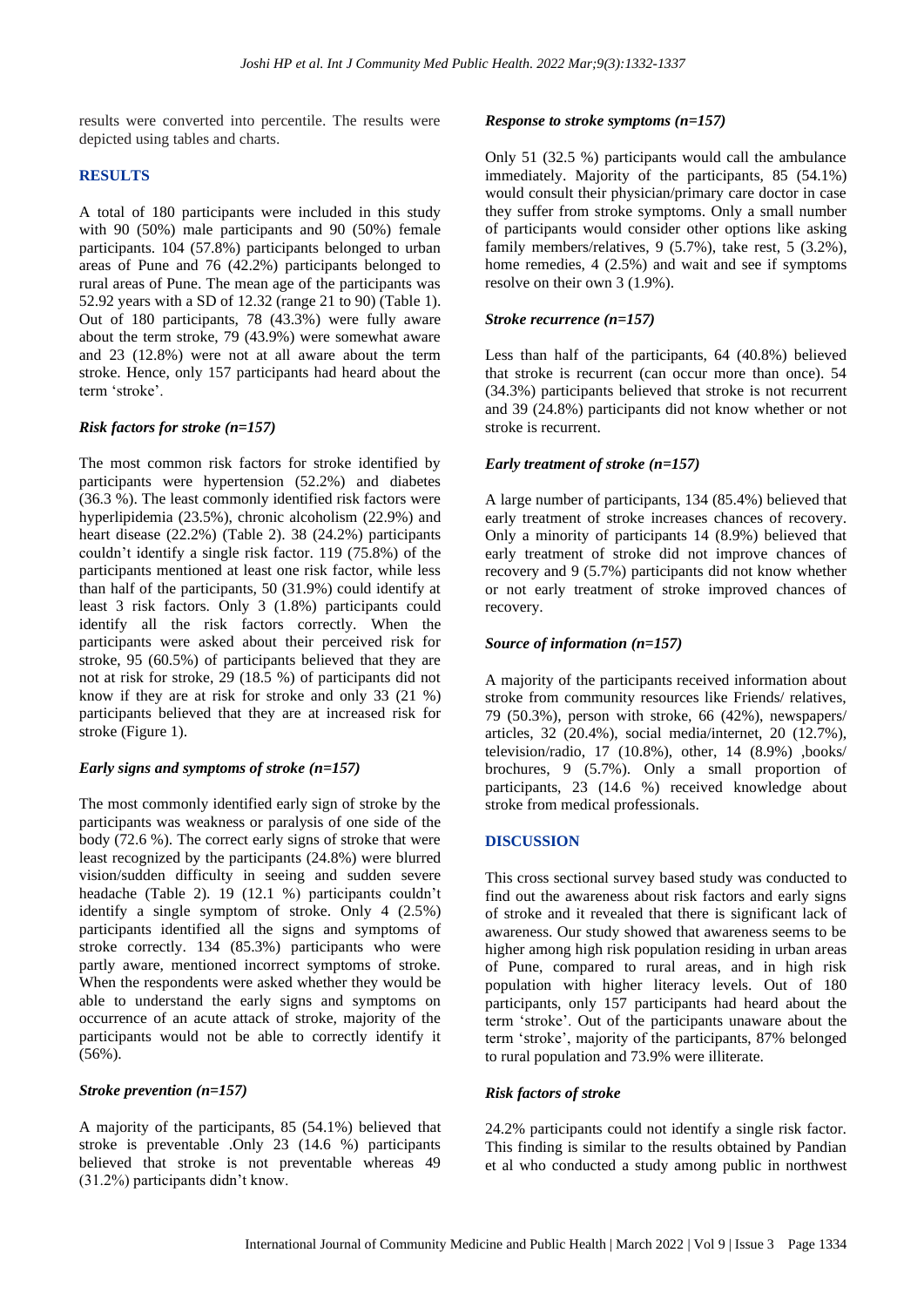India and found that 20.7% participants did not know a single risk factor for stroke.<sup>6</sup>

#### **Table 1: Demographic data of selected participants (n=180).**

| <b>Characteristics</b>     | $\frac{0}{0}$ |  |
|----------------------------|---------------|--|
| Age (years)                |               |  |
| $21 - 40$                  | 13.9          |  |
| $41 - 60$                  | 60.5          |  |
| 61-80                      | 23.4          |  |
| 81-90                      | 2.2           |  |
| Mean+SD                    | 52.92+12.32   |  |
| <b>Sex</b>                 |               |  |
| Male                       | 50            |  |
| Female                     | 50            |  |
| Total                      | 100           |  |
| <b>Education</b>           |               |  |
| Informal                   | 17.8          |  |
| School                     | 33.3          |  |
| College                    | 13.9          |  |
| University and above       | 35            |  |
| Total                      | 100           |  |
| <b>Residence</b>           |               |  |
| Urban                      | 57.8          |  |
| Rural                      | 42.2          |  |
| Total                      | 100           |  |
| Occupation                 |               |  |
| Govt/private/self employed | 53.4          |  |
| Housewife                  | 33.3          |  |
| Unemployed/retired         | 13.3          |  |
| Total                      | 100           |  |
| <b>Co-</b> morbid factors  |               |  |
| <b>Diabetes</b>            | 47.8          |  |
| Hypertension               | 50            |  |
| Hyperlipidemia             | 13.9          |  |
| Obesity                    | 34.4          |  |
| Chronic smoking            | 7.2           |  |
| Chronic alcoholism         | 11.1          |  |
| Heart disease              | 17.8          |  |
| Multiple risk factors      | 52.2          |  |

Hypertension was the most commonly recognized risk factor for stroke in this study. This may be attributed to the fact that 42.6% of the participants who recognized Hypertension as a risk factor, were on medication for Hypertension which may have led to better awareness of this risk factor. However, the results obtained in previous studies by Naik et al, Willey et al and Kanisek et al reported a higher percentage of participants who recognized Hypertension as a risk factor.<sup>4,7,17</sup> This difference may be attributed to inclusion of rural and urban population in our study as compared to these previous studies which did not include rural population. In a study conducted by Sadighi et al among rural population in Central Pennsylvania, smoking was the most commonly identified risk factor for stroke, which

might have been because of prevalence of smoking being higher in rural areas of USA.<sup>15</sup> On further analysis, out of the participants who were able to recognize atleast one risk factor, the maximum participants belonged to urban population (75.6%) and had higher literacy levels (93.6%) (University & above). Very few participants (1.8%) were able to identify all the risk factors correctly.

# *Self risk perception*

On further analysis about self risk perception, we found that less than one fourth (21%) participants believed they were at an increased risk for stroke. This may be attributed to the fact that very few participants were aware about all the risk factors of stroke, due to which perception of self risk for stroke is less. During interview process, many participants mentioned that since they were on medications, they did not believe they were at an increased risk for stroke. However, those responses were not a part of the data collection process. In a study by Kanisek et al similar results about self risk perception were observed which may be attributed to respondents from both of these studies not receiving adequate information about stroke from health professionals. In another study, conducted by Al Shafaee et al, it was found that only 7.2% participants thought they were at an increased risk for stroke, which maybe attributed to majority of the respondents being illiterate.12,17 In the current study, it was found that higher number of the participants aware about their increased risk for stroke had higher literacy level (University & above).

# *Early signs of stroke*

It was observed that 12.1% participants couldn't identify a single symptom of stroke. More than half of the participants who couldn't identify a single symptom of stroke belonged to rural population of Pune and had low level of education (School or less). The most common symptom of stroke identified by the participants of this study was weakness of one side of the body. The reason for this may be stroke being more commonly known as paralysis in general population and weakness of one half of the body being the most common representation of this disease in community. This finding is similar to the results obtained in other studies conducted by Khushbu Naik et al, Willey et al, Al Shafaee et al and Kanisek et al.4,7,12,17 However, in a study conducted by Sadighi et al speech difficulty was the most commonly identified warning sign.<sup>15</sup> This could be attributed to the fact that the source of information about stroke to the population was from various sources viz relative with stroke, media, books and magazines, etc which could have led to better awareness about all risk factors of stroke. In this study, most commonly identified incorrect symptoms of stroke were sudden chest pain (22.3%) and shortness of breath (22.3%).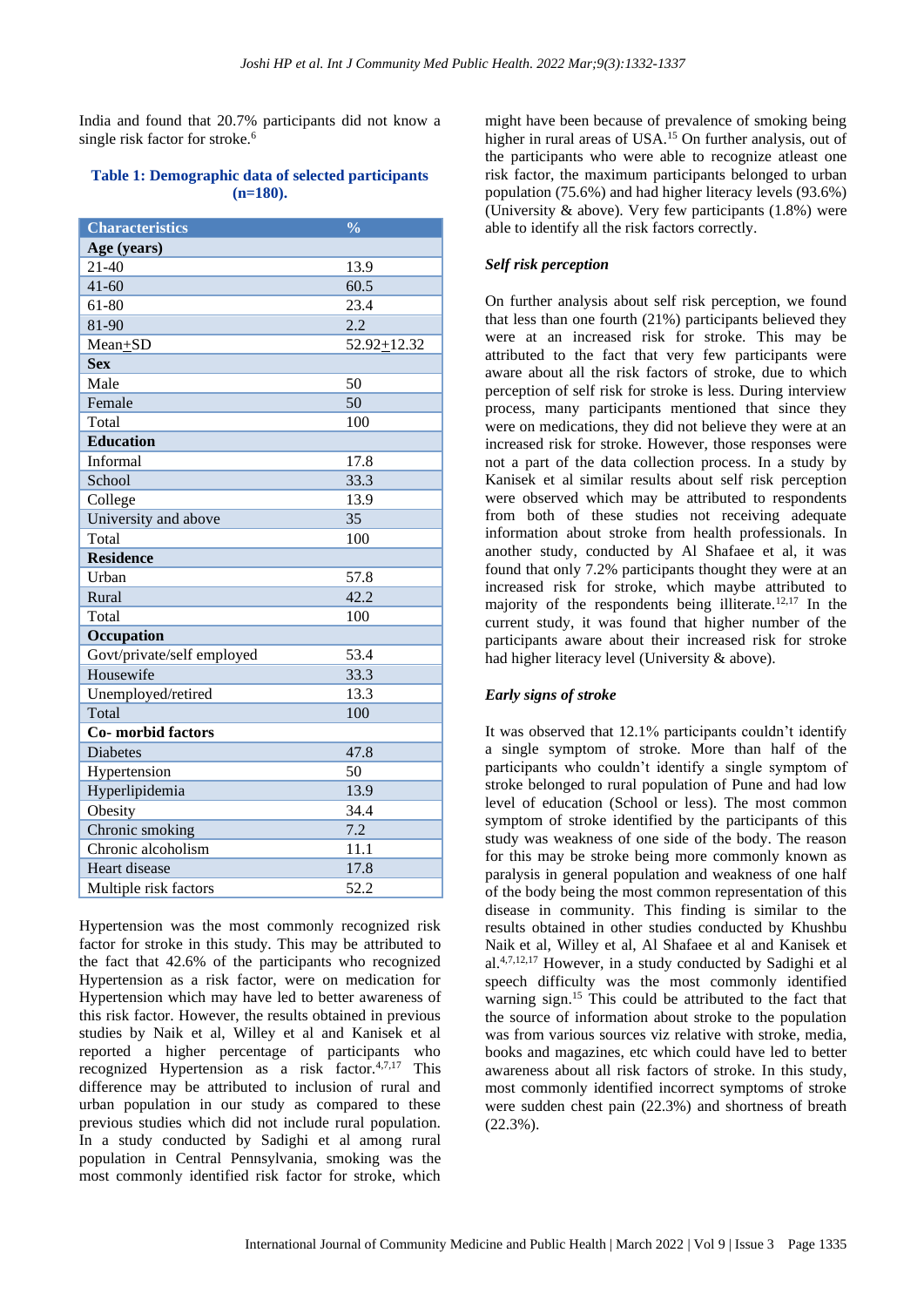| <b>Parameters</b>            | N   | $\frac{0}{0}$ |
|------------------------------|-----|---------------|
| Risk factors*                |     |               |
| Hypertension                 | 82  | 52.2          |
| <b>Diabetes</b>              | 56  | 35.6          |
| Excessive cigarette smoking  | 43  | 27.3          |
| Obesity                      | 40  | 25.4          |
| Hyperlipidemia               | 37  | 23.5          |
| Chronic alcoholism           | 36  | 22.9          |
| Heart disease                | 35  | 22.2          |
| Don't know                   | 38  | 24.2          |
| Early signs*                 |     |               |
| Weakness of one side of body | 114 | 72.6          |
| Facial weakness              | 86  | 54.8          |
| Sudden loss of balance       | 84  | 53.5          |
| Speech difficulties          | 83  | 52.9          |
| <b>Blurred</b> vision        | 39  | 24.8          |
| Sudden severe headache       | 39  | 24.8          |
| Sudden chest pain            | 35  | 22.3          |
| Shortness of breath          | 35  | 22.3          |
| Back pain                    | 17  | 10.8          |
| Loss of taste and smell      | 11  | 7             |
| Pain in abdomen              | 6   | 3.8           |
| Don't know                   | 19  | 12.1          |

# **Table 2: Participant's awareness about stroke risk factors and early signs (n=157).**

\* Multiple responses allowed

In the study conducted by Sadighi et al 39.7% selected chest pain as warning sign of stroke which was attributed to confusion between the symptoms of heart attack and stroke attack.<sup>15,16</sup> In this study, on further analysis about identifying signs during an acute attack of stroke, majority of the participants would not be able to correctly identify if they are having stroke. This may be due to the fact that only a small number of participants (2.5%) are aware of all the signs and symptoms of stroke.

# *Early treatment of stroke*

When the participants were asked about importance of early treatment of stroke, majority of the participants believed that early treatment of stroke leads to better chances of recovery. Similar results were reported in studies conducted by Pandian et al and Al Shafaee et al. 6,12

# *Response to stroke*

On further analysis about response to stroke symptoms, less than half of the participants would respond by immediately calling the ambulance. This may be attributed to lack of perception about seriousness of symptoms and participants not being aware of their increased risk for stroke. Majority of the participants would respond by consulting the physician, however, the mode of communication was not found out. On the contrary, Al Shafaee et al reported that majority of the

participants would go immediately to a hospital emergency department if they recognizedzed that they were having a stroke. <sup>12</sup> In a study conducted by Sadighi et al<sup>15</sup>, almost all of the participants would immediately call emergency medical services.



# **Figure 1: Participant's self-risk perception for stroke.**

#### *Source of information*

Moving ahead to source of information about stroke, majority of the participants reported receiving information about stroke from community resources. Surprisingly, only a small proportion of participants (14.6%) received knowledge about stroke from medical professionals. This problem should be addressed at the earliest as the majority of the participants in this study would trust a physician for first line of treatment in case of occurrence of signs and symptoms of stroke. This is the first study conducted on high risk population of Pune region in western India which includes participants from both urban and rural areas.

# **CONCLUSION**

This cross-sectional survey based study revealed significant lack of awareness about risk factors and early signs of stroke. Public health education seminars and programs should be conducted to increase awareness about risk factors and early signs of stroke, especially targeting population at high risk. A joint effort should be made by physicians, allied health professionals as well as specialty clinics to conduct awareness campaigns for stroke in various languages, to improve outreach to population with low literacy level. Free health checkups to assess risk factors for stroke can be organized in rural areas with support from the government.

A multifaceted approach including mass media and social media can be used for improving awareness among the general public because on occurrence of stroke, the person accompanying the high risk patient also needs to be aware of the warning signs, for early identification and intervention of stroke. These measures will aid in prevention of stroke occurrence and also at the same time, reducing severity of the disease and disability of stroke patient.